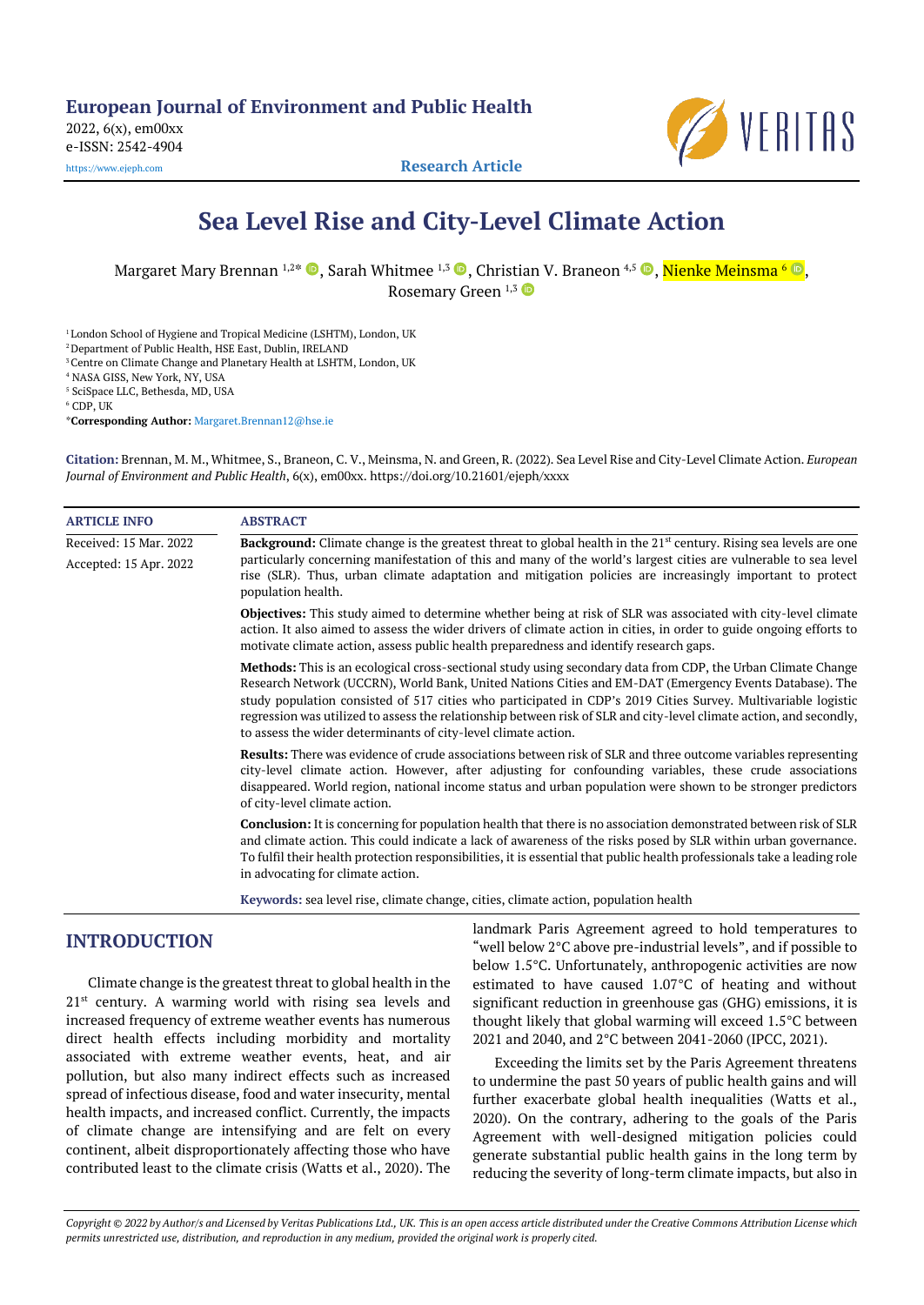the short-term through improved air quality, better diets and increased population level physical activity (Hamilton et al., 2021). As the world is already experiencing the effects of climate change, adaptation measures are also necessary to protect population health.

Cities are important settings in relation to climate change and population health for a number of reasons: Firstly, they are highly exposed to the effects of climate change due to their high concentration of industry, infrastructure and growing urban populations (UN-Habitat, 2011). Of note, the world's population is projected to grow to approximately 9.7 billion by 2050 then 10.9 billion by 2100 and more than 66% of the population are projected to reside in urban settings by 2050 (UN DESA, 2018, 2019). Secondly, cities face unique challenges such as the urban heat island effect as well as an increased risk of flooding due to concentrations of built materials and are, consequently, vulnerable to a variety of natural disasters (Masson et al., 2020; UNISDR and CRED, 2015). Lastly, global cities are estimated to be responsible for up to 70% of anthropogenic GHG emissions, although estimates vary widely depending on how emissions are counted. Regardless, there is consensus that urban areas are a significant contributor to climate change (UN-Habitat, 2011). Furthermore, it is estimated that measures taken by urban authorities could result in reductions in carbon dioxide  $(CO<sub>2</sub>)$  emissions of 50-75% indicating that local governments are key actors in the climate crisis (Hakelberg, 2014). As cities are both vulnerable to, and drivers of climate change, it is well recognised that cities need to take a leading role in climate mitigation and adaptation. The prospects of averting climate breakdown and protecting global health seem limited without comprehensive decarbonisation and effective adaptation of urban areas (Solecki et al., 2018).

One of the most concerning manifestations of climate change is sea level rise (SLR). Flooding is already one of the most frequent natural disasters and carries multiple health and economic consequences (Alderman et al., 2012). Between 1995 and 2015, flooding accounted for 47% of all weather related disasters, affecting 2.3 billion people worldwide (UNISDR and CRED, 2015). As sea levels rise, urban areas along the coasts will be threatened with increased flooding and potentially inundation. All of these effects will be compounded by other climate impacts such as increases in the duration and intensity of storms. The impacts of climate change will be particularly severe in the low-elevation coastal zone (LECZ), where many of the world's largest cities are located (Mcgranahan et al., 2007).

However, all is not lost, a WHO assessment indicated that adaptive measures such as sea-based defences could significantly reduce the morbidity and mortality associated with rising sea levels (WHO, 2014). Furthermore, effective climate mitigation could slow the rate of sea level rise allowing more time for adaptation (IPCC, 2021). In light of the consequences that rising sea levels bear for urban areas in the near future, it is of public health importance that city leaders recognise this risk and act to protect health of their population through climate mitigation and adaptation strategies.

A number of studies have previously assessed whether coastal proximity, as a proxy for future risk from SLR, is a driver of climate action (Miao, 2019; Posey, 2009; Reckien et

al., 2015; Yeganeh et al., 2019). Drawing comparisons across these studies is challenging as climate action has been defined in numerous, different ways. Additionally, previous research has focused on one country or continent with a large proportion originating from the United States (US). Furthermore, findings have been conflicting thus the potential relationship between future risk of SLR and city-level climate action remains unclear. Lastly, the majority of published studies (or the data used in these studies) predate the Paris Agreement. Since the Paris Agreement was signed in December 2015 there has been an increasing level of awareness and concern about climate change. This may translate into increased awareness of the risk posed to urban areas by rising sea levels.

This study aims to update and add to the literature investigating the relationship between the risk posed by SLR and city-level climate action. To the best of our knowledge, this is the first study to investigate this relationship utilising a global sample of cities and that assesses cities that have been identified as most vulnerable to SLR by the 2050s, rather than using coastal proximity as a proxy for risk of SLR. This study also seeks to investigate a range of potential determinants of city-level climate action including world region, national income status, past experience of floods with associated mortality, urban population and gender of mayor.

## **METHODS**

### **Study Design**

This is an ecological cross sectional study which uses and combines secondary data from CDP (CDP, 2019), the Urban Climate Change Research Network (UCCRN, 2018), the World Bank (World Bank Open Data, 2019), UN Cities (UNdata, 2020), and EM-DAT (international disaster database) (Guha-Sapir et al., 2018). CDP is a not-for-profit charity that runs the global environmental disclosure system for cities, states, regions, investors and companies. As part of their work, CDP conducts an Annual Cities Survey which enables cities to disclose their environmental impacts and what climate action they are undertaking. In 2019, 814 cities from all world regions participated in CDP's survey. Information on the number of cities who declined to participate was not available.

Cities at risk from SLR were identified by UCCRN in a 2018 study entitled "The Future We Don't Want". In this study, they defined the coastal cities that are most vulnerable to SLR as those which are within 10 km of the coast and have an average elevation of less than 5 meters. Then, they made SLR projections utilizing global climate models incorporating thermal expansion, changes in ocean height, land water storage, and loss of ice. With this approach, they identified 570 coastal cities with over 800 million residents that are at risk of at least 0.5 meters of SLR and coastal flooding by the 2050s, under a high GHG emissions (RCP 8.5) scenario (UCCRN, 2018). Of note, UCCRN restricted their study to cities with populations exceeding 100,000 which meant that it was necessary to exclude cities with populations <100,000 from the CDP sample leaving an analytical sample of 517 cities (**Figure 1**).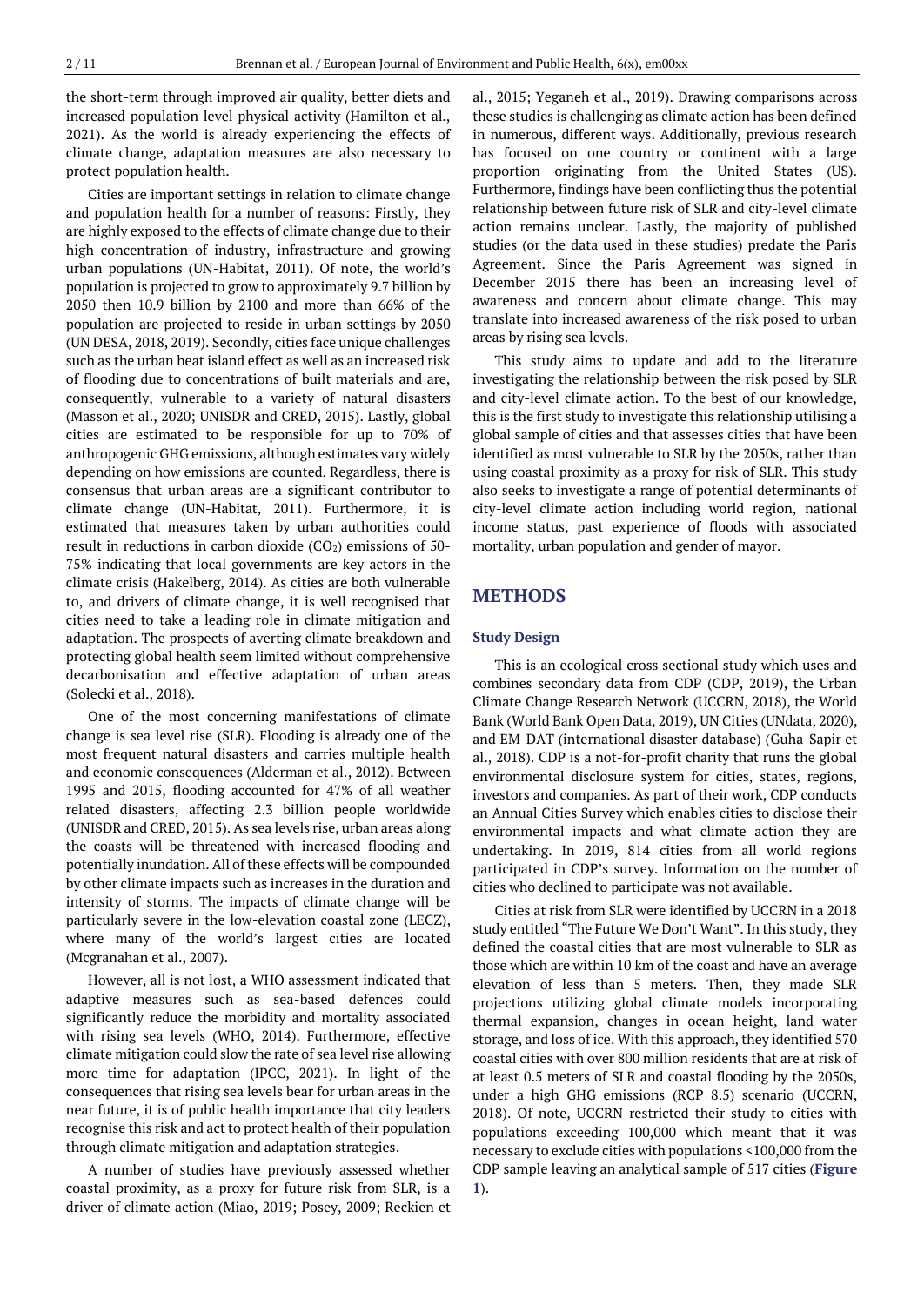

**Figure 1.** Inclusion in analytical sample

### **Variables**

The primary exposure of interest was risk of at least 0.5m of SLR by the 2050s under a high GHG emissions scenario (UCCRN, 2018). This was a binary variable.

The overall outcome of interest is city-level climate action. In this study, this is represented by three variables obtained from the results of CDP's 2019 survey; completed climate change risk and vulnerability assessment, climate adaptation plan in place and climate mitigation plan in place. Within CDP's questionnaire, city leaders were provided with the options of answering; "Yes", "In progress", "Intending to undertake in the next 2 years", "Not intending to undertake", "Do not know". For the purposes of the analysis, these responses were dichotomized into a binary variable (i.e. yes/no). "Yes" responses were coded as yes; all other responses were coded as no with the rationale that there was no available evidence of the existence of a plan.

Additional variables included in the study were selected based on their plausibility as a confounder or effect modifier of the hypothesized relationship between future risk of SLR and current city-level climate action, and/or to be evaluated as a determinant of city-level climate action. Additionally, variable selection was contingent on the availability of comparable data.

- 1. World region: SLR is increasing faster in some world regions than other. It is likely that there are varying capacities/motivation to undertake climate action in different world regions. The World Bank classification of world regions was used which has seven categories; East Asia and the Pacific, Europe and Central Asia, Middle East and North Africa, North America, Latin America, and the Caribbean, South Asia and Sub-Saharan Africa (SSA). World region was considered a potential confounder and a likely determinant of citylevel climate action.
- 2. National income level as per the World Bank: Lowerincome countries have higher vulnerability to the risk associated with future SLR. Income status affects ability to undertake effective climate action (Heikkinen et al., 2020; Reckien et al., 2015; Woodruff, 2018). National income level was considered an a priori confounder and a likely determinant of city-level climate action.
- 3. Urban population was obtained from CDP and triangulated with UN cities. Cities with large urban populations may have more people exposed to the risks associated with sea level rise but also may have more resources available to undertake climate action (Pablo-Romero et al., 2015; Reckien et al., 2015; Salvia et al., 2021; Woodruff, 2018). Conversely, smaller urban areas can be institutionally weak, meaning that they may be unable to deliver effective mitigation and adaptation actions (UN-Habitat, 2011). Urban population was considered an a priori confounder and a likely determinant of city-level climate action. Urban population was analyzed as a categorical variable using the OECD classification for urban populations (small urban <200,000, medium-size urban=200,000-500,000, metropolitan=500,000-1.5 million and large metropolitan >1.5 million) and also as a continuous variable.
- 4. Gender of mayor or equivalent local authority figure: During the COVID-19 pandemic, there have been a number of ecological studies that have found an association between female political leadership and better outcomes (Coscieme et al., 2020; Purkayastha et al., 2020). Although these studies are ecological and suffer from a lack of power due to small numbers of political leaders and the causal links (if any) remain unclear, there are a number of theories for why this might be. These include that female leaders may act earlier to protect population health rather than prioritizing the economy, or that the political climate that facilitated female leadership may be more liberal and again, prioritize protecting population health (Coscieme et al., 2020). There are many parallels between the climate crisis and COVID-19 (Rosenbloom and Markard, 2020); thus, gender of mayor is hypothesized to be an effect modifier and a possible determinant of city-level climate action.
- 5. Experience of floods with associated mortality within the 10 years preceding the 2019 CDP survey: data for this was obtained from EM-DAT. Originally, it was hoped that it would be possible to localize this exposure to city-level but it was only possible to localize to regional level based on the available data. It was hypothesized that experience of an extreme weather event i.e. recent floods, with fatal consequences for human life, could act as a determinant of climate action by sensitizing local government to climate risk (Miao, 2019). This was treated as a binary variable.

Based on the literature and a priori assumptions, a conceptual diagram was created to illustrate pathways that may exist between the variables (**Figure 2**).

#### **Statistical Analysis**

All statistical analyses were completed using Stata v. 16.

Firstly, the distribution of each variable was explored. The distribution of urban population was profoundly right skewed; thus it was log transformed. Cross tabulations of each variable were performed with both the exposure and each outcome to check for sparsity in the data. World region was re-categorized as there were too few outcomes in some of the categories.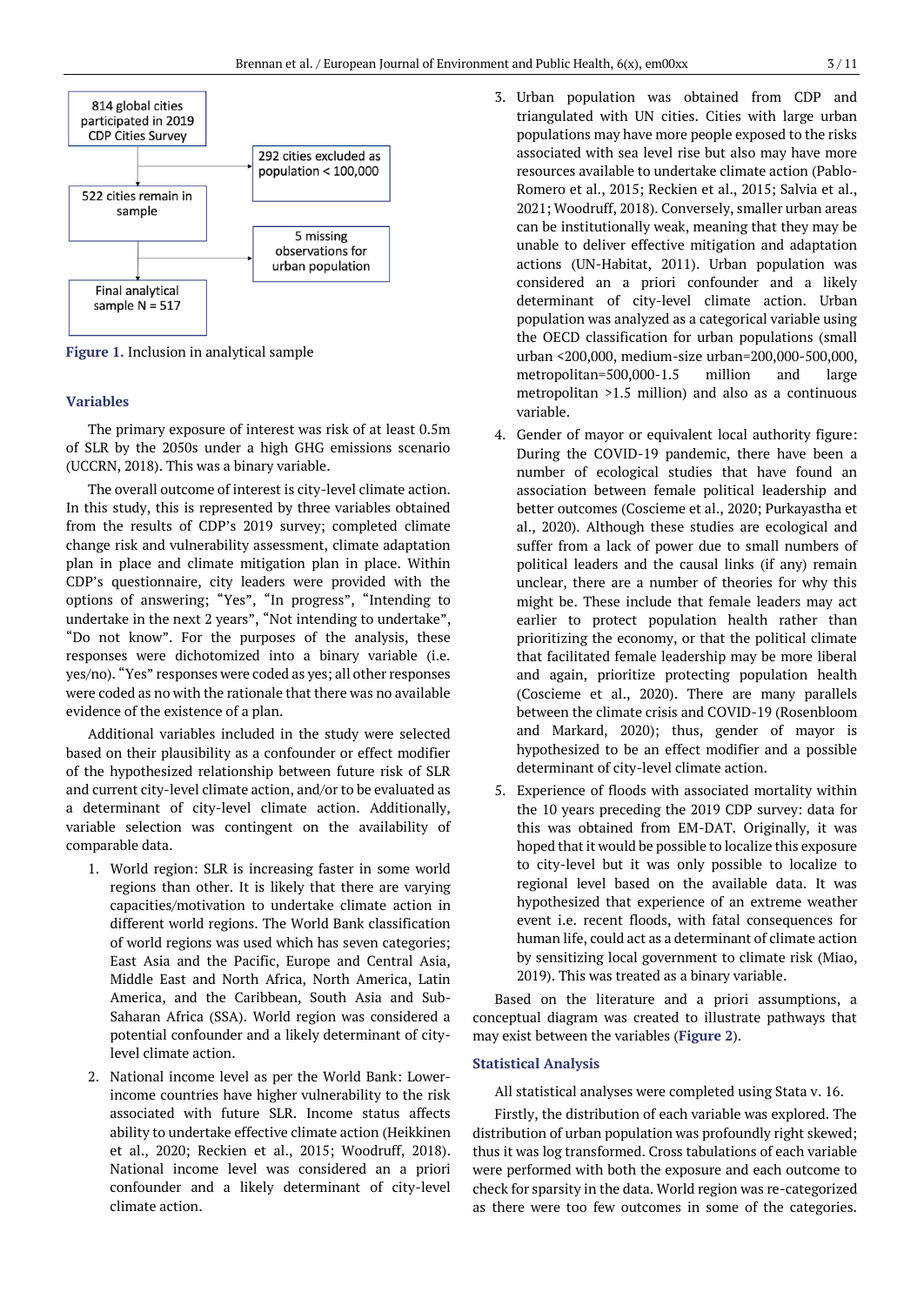

**Figure 2.** Conceptual diagram to illustrate potential relationships between variables

Middle East and North Africa was merged with Sub-Saharan Africa (SSA), and South Asia was merged with East Asia and Pacific as these were the closest geographically, leaving five categories. Chi squared tests were performed to assess crude associations between variables. The data was assessed for missingness; Dummy variables were created for the variables with the highest proportion of missing data; coded 0 for "not missing" and 1 for "missing". Regression models were run with the dummy variables to determine if the observations with missing values were different from those with non-missing values in relation to important variables. The relationships between urban population and the outcome variables were assessed for linearity.

Mantel-Haenszel analyses of the crude association between risk of SLR and city-level climate action were then performed, stratified by each explanatory variable to assess for potential confounding and effect modification.

Univariate logistic regressions were performed to assess crude associations between variables. Likelihood ratio tests (LRT) were performed to test the null hypothesis of no association for each of these. Variables were considered as potential confounders for inclusion in the multivariable logistic regression models if they were independently associated with the primary exposure and outcome i.e. OR>1.5 or p-value<0.05, and judged not to be on the causal pathway (McNamee, 2003).

The final logistic regression models for the association between risk of SLR and the three outcome measures representing city-level climate action were built using a forward modelling approach. A priori confounders (national income status and urban population) were added first and then other potential confounders were added one at a time to assess their effect on the effect estimate. A priori confounders along with the variables with the strongest effect on the effect estimate (at least >10%) were included in the multivariable models.

- 1. Model 1: Assessing the relationship between risk of SLR and completion of climate risk and vulnerability assessment included national income status, urban population and world region as confounders.
- 2. Model 2: Assessing the association between risk of SLR and having a climate adaptation plan in place included national income status, urban population and world region as confounders.
- 3. Model 3: Assessing the association between risk of SLR and having a climate mitigation plan in place included national income status, urban population and world region as confounders.

Lastly, the risk factor analysis models which aimed to identify wider determinants for the outcome of city-level climate action. The conceptual diagram (**Figure 2**) was utilized to decide the order in which to add the variables to the model. The variables that were considered for inclusion were world region, past floods, risk of SLR and gender of mayor with national income status and urban population included in each model as a priori confounders. Firstly, the a priori confounders were added to the model. Then variables were added as per the conceptual framework i.e. adding the most distal variables first and evaluating variables at more proximate levels adjusted for those at more distal levels. Variables with a strong (e.g. OR  $>1.5$ ) or statistically significant effect (e.g. p <0.05) on the model were retained in the multivariable model.

### **Ethical Statement**

This study received ethical approval from the MSc Research Ethics Committee at the London School of Hygiene and Tropical Medicine (LSHTM).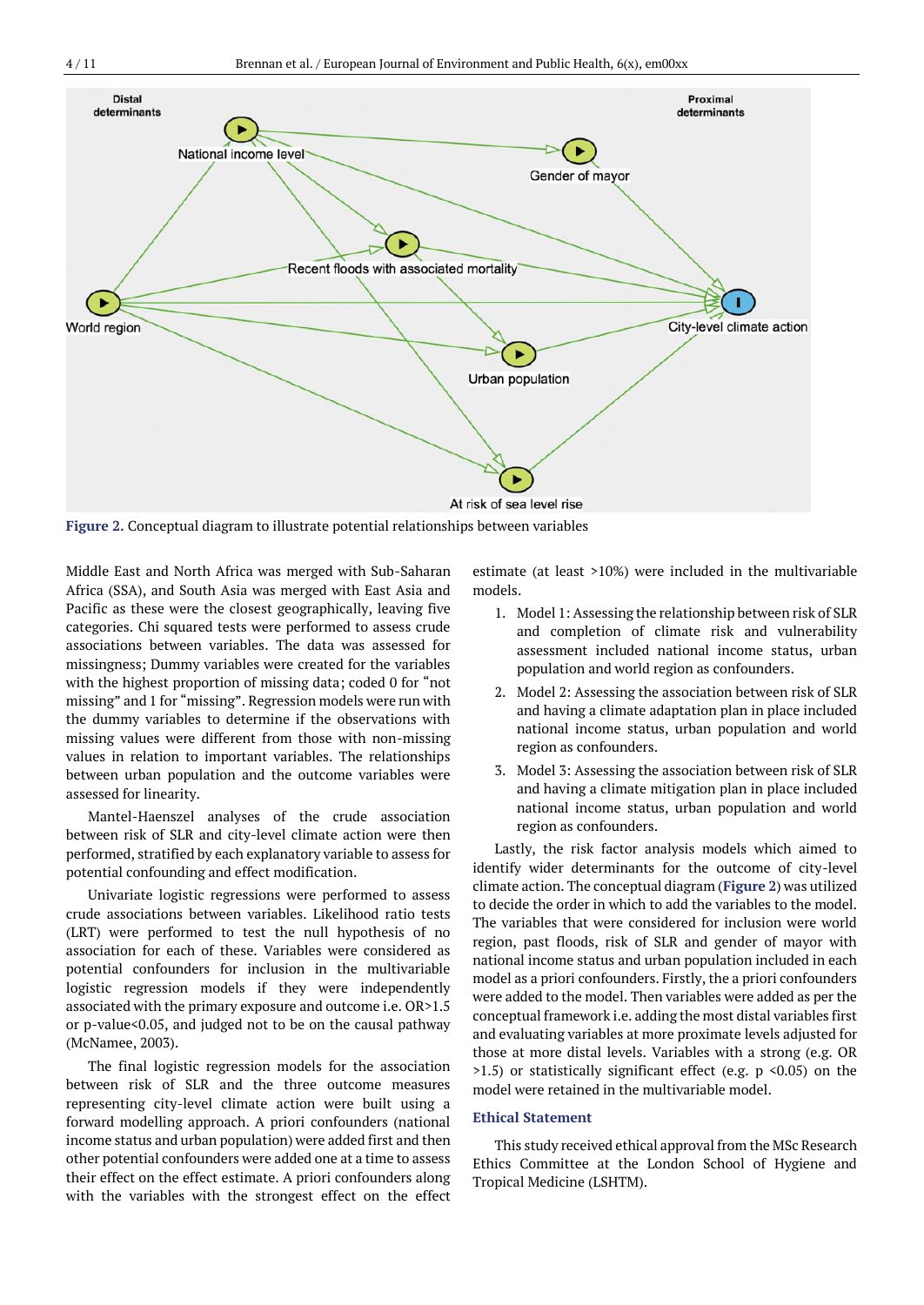|                       |                               | N(%)                        | $CCR&VA(%^*)$ | OR** (95% CI)    | p-value*** |
|-----------------------|-------------------------------|-----------------------------|---------------|------------------|------------|
|                       | No                            | 388 (77.14%)                | 240 (61.86%)  |                  |            |
| At risk of SLR        | Yes                           | 115 (22.86%)                | 85 (73.91%)   | 1.75(1.10, 2.78) | 0.0156     |
| Past floods           | N <sub>0</sub>                | 111 (22.33%)                | 80 (72.07%)   |                  |            |
| 2012/02/03            | Yes                           | 386 (77.67%)                | 242 (62.69%)  | 0.65(0.41, 1.04) | 0.0647     |
|                       | Latin America & the Caribbean | 157 (31.21%)                | 78 (49.68%)   |                  |            |
|                       | Middle-East, North & SSA      | 46 (9.15%)                  | 28 (60.87%)   | 1.58(0.81, 3.08) |            |
| World region          | North America                 | 113 (22.47%)                | 80 (70.80%)   | 2.46(1.47, 4.10) | < 0.001    |
|                       | South & East Asia & Pacific   | 86 (17.10%)                 | 66 (76.74%)   | 3.34(1.85, 6.03) |            |
|                       | Europe & Central Asia         | 101(20.08%)                 | 73 (72.28%)   | 2.64(1.54, 4.51) |            |
|                       | High                          | 256 (50.89%)                | 191 (74.61%)  |                  |            |
| National income       | Upper-middle                  | 168 (33.40%)                | 83 (48.81%)   | 0.33(0.22, 0.49) | < 0.001    |
| level                 | Lower-middle                  | 64 (12.72%)                 | 43 (67.19%)   | 0.70(0.39, 1.26) |            |
|                       | Low                           | 15 (2.98%)                  | 9(60%)        | 0.51(0.18, 1.49) |            |
|                       | Small urban                   | 109 (21.67%)                | 68 (62.39%)   |                  |            |
|                       | Medium urban                  | 148 (29.42%)                | 94 (63.51%)   | 1.05(0.63, 1.75) | 0.3369     |
| Urban population      | Metropolitan                  | 136 (27.04%)<br>84 (61.76%) |               | 0.97(0.58, 1.64) |            |
|                       | Large metropolitan            | 110 (21.87%)                | 79 (71.82%)   | 1.54(0.87, 2.71) |            |
|                       | Male                          | 396 (80.16%)                | 240 (60.61%)  |                  |            |
| Gender of mayor ***** | Female                        | 98 (19.84%)                 | 79 (80.61%)   | 2.70(1.58, 4.64) | 0.0001     |

| Table 1. Unadjusted associations with completed climate risk and vulnerability assessment (N=503) |  |  |  |
|---------------------------------------------------------------------------------------------------|--|--|--|
|                                                                                                   |  |  |  |

Note. \*Row percentage; \*\*Unadjusted odds ratio for having completed a climate risk and vulnerability assessment; \*\*\*p-value from LRT; \*\*\*\*Missing observations; 6 for floods, 9 for gender of mayor; CCR&VA: Completed climate risk & vulnerability assessment

**Table 2.** Unadjusted associations with having a climate adaptation plan (N=477)

|                       |                               | N(%)         | CAPinP $(\%^*)$ | OR** (95% CI)         | p-value*** |  |
|-----------------------|-------------------------------|--------------|-----------------|-----------------------|------------|--|
|                       | No                            | 364 (76.31%) | 174 (47.80%)    |                       |            |  |
| At risk of SLR        | Yes                           | 113 (23.69%) | 67 (59.29%)     | 1.59(1.04, 2.44)      | 0.0324     |  |
| Past floods           | No                            | 105 (22.29%) | 65 (61.90%)     |                       |            |  |
| 2012/02/02 20:        | Yes                           | 366 (77.71%) | 174 (47.54%)    | 0.56(0.36, 0.87)      | 0.0092     |  |
|                       | Latin America & the Caribbean | 142 (29.77%) | 51 (35.92%)     |                       |            |  |
|                       | Middle-East, North & SSA      | 43 (9.01%)   | 24 (55.81%)     | 2.25(1.13, 4.51)      |            |  |
| World region          | North America                 | 111 (23.27%) | 56 (50.45%)     | 1.82(1.10, 3.01)      | < 0.001    |  |
|                       | South & East Asia & Pacific   | 82 (17.19%)  | 57 (69.51%)     | 4.07 (2.27, 7.28)     |            |  |
|                       | Europe & Central Asia         | 99 (20.75%)  | 53 (53.54%)     | 2.06 (1.22, 3.47)     |            |  |
|                       | High                          | 251 (52.62%) | 140 (55.78%)    |                       |            |  |
| National income       | Upper-middle                  | 152 (31.87%) | 62 (40.79%)     | 0.55(0.36, 0.82)      | 0.0327     |  |
| level                 | Lower-middle                  | 60 (12.58%)  | 32 (53.33%)     | 0.91(0.52, 1.59)      |            |  |
|                       | Low                           | 14 (2.94%)   | $7(50.00\%)$    | 0.79(0.27, 2.33)      |            |  |
|                       | Small urban                   | 103 (21.59%) | 48 (46.60%)     |                       |            |  |
|                       | Medium urban                  | 139 (29.14%) | 65 (46.76%)     | $1.01$ $(0.60, 1.68)$ |            |  |
| Urban population      | Metropolitan                  | 132 (27.67%) | 63 (47.73%)     | 1.05(0.62, 1.75)      | 0.0377     |  |
|                       | Large metropolitan            | 103 (21.59%) | 65 (63.11%)     | 1.96(1.12, 3.42)      |            |  |
|                       | Male                          | 373 (79.70%) | 177 (47.45%)    |                       |            |  |
| Gender of mayor ***** | Female                        | 95 (20.30%)  | 58 (61.05%)     | 1.74(1.10, 2.75)      | 0.0176     |  |

Note. \*Row percentage; \*\*Unadjusted odds ratio for having a climate adaptation plan in place; \*\*\*p-value from LRT; \*\*\*\*Missing observations; 6 for floods, 9 for gender of mayor; CAPinP: Climate adaptation plan in place

## **RESULTS**

## **Analytical Sample Characteristics**

The analytical sample consisted of 517 cities, each with a population exceeding 100,000 participants. 22% of cities were deemed to be at risk of at least 0.5 meters of SLR by 2050. 65% of these cities have completed a climate risk and vulnerability assessment, 51% have a climate adaptation plan in place, and 59% have a climate mitigation plan in place. The cities originated from all world regions, with the largest proportion coming from Latin America and the Caribbean (32%). They originated from a variety of national income settings, although the largest proportion were based in high-income countries (50%). Cities varied substantially in the size of their urban population, with between 20 to 30% of the sample in each category of the OECD classification for urban areas. A substantial majority of city mayors are male (81%).

## **Unadjusted Analysis**

In the unadjusted analysis, cities at risk of SLR had a 75% increase in the odds of having completed a climate risk and vulnerability assessment relative to cities that were not at risk of SLR. There was also evidence of crude association with past floods, world region, national income level and mayor gender (**Table 1**).

Cities at risk of SLR had a 59% increase in odds of having a climate adaptation plan in place relative to cities who were not at risk of SLR in unadjusted analysis. There was also evidence of a crude association with past floods, world region, national income level, urban population, and mayor's gender (**Table 2**).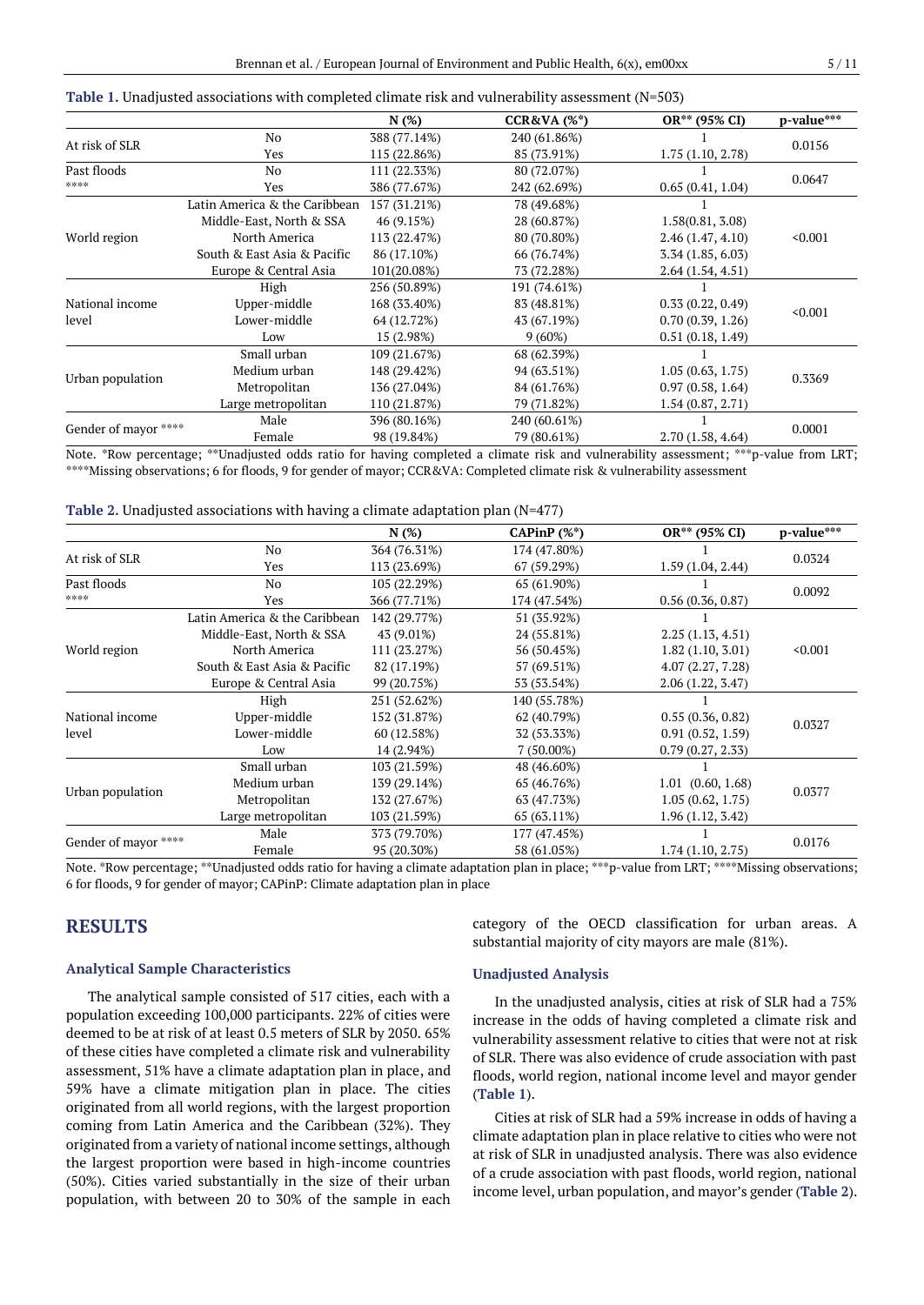|                       |                               | N(%)         | CMinP $(%^*)$ | OR** (95% CI)      | p-value*** |
|-----------------------|-------------------------------|--------------|---------------|--------------------|------------|
| At risk of SLR        | No                            | 345 (75.99%) | 194 (56.23%)  |                    |            |
|                       | Yes                           | 109 (24.01%) | 72 (66.06%)   | 1.52(0.97, 2.37)   | 0.0674     |
| Past floods           | No                            | 101 (22.44%) | 70 (26.42%)   |                    | 0.0144     |
| 2012/02/02 20:        | Yes                           | 349 (77.56%) | 195 (73.58%)  | $0.56(0.35-0.90)$  |            |
|                       | Latin America & the Caribbean | 137 (30.18%) | 45 (32.85%)   |                    |            |
|                       | Middle-East, North & SSA      | 39 (8.59%)   | 17 (43.59%)   | 1.58(0.76, 3.27)   |            |
| World region          | North America                 | 110 (24.23%) | 77 (70.00%)   | 4.77(2.76, 8.20)   | < 0.001    |
|                       | South & East Asia & Pacific   | 76 (16.74%)  | 57 (75.00%)   | 6.13(3.27,11.51)   |            |
|                       | Europe & Central Asia         | 92 (20.29%)  | 70 (76.09%)   | 6.51 (3.58, 11.82) |            |
|                       | High                          | 243 (53.52%) | 174 (71.60%)  |                    |            |
| National income       | Upper-middle                  | 144 (31.72%) | 57 (38.89%)   | 0.25(0.16, 0.39)   | < 0.001    |
| level                 | Lower-middle                  | 56 (12.33%)  | 31 (55.36%)   | 0.49(0.27, 0.89)   |            |
|                       | Low                           | 11(2.42%)    | 5(45.45%)     | 0.33(0.10, 1.12)   |            |
|                       | Small urban                   | 96 (21.15%)  | 49 (51.04%)   |                    |            |
|                       | Medium urban                  | 135 (29.74%) | 78 (57.78%)   | 1.31(0.78, 2.22)   | 0.1598     |
| Urban population      | Metropolitan                  | 126 (27.75%) | 74 (58.73%)   | 1.37(0.80, 2.33)   |            |
|                       | Large metropolitan            | 97 (21.37%)  | 65 (67.01%)   | 1.95 (1.09, 3.49)  |            |
|                       | Male                          | 353 (79.33%) | 194 (54.96%)  |                    |            |
| Gender of mayor ***** | Female                        | 92 (20.67%)  | 68 (73.91%)   | 2.32 (1.39, 3.90)  | 0.0008     |

#### **Table 3.** Unadjusted associations with having a climate mitigation plan (N=454)

Note. \*Row percentage; \*\*Unadjusted odds ratio for having a climate mitigation plan in place; \*\*\*p-value from LRT; \*\*\*\*Missing observations; 4 for floods, 10 for gender of mayor; CMinP: Climate mitigation plan in place

| Table 4. Crude and adjusted estimates of the associations between risk of SLR and city-level climate action |  |  |  |  |  |
|-------------------------------------------------------------------------------------------------------------|--|--|--|--|--|
|-------------------------------------------------------------------------------------------------------------|--|--|--|--|--|

|                                                                                                                 | Crude OR (95% CI) | Adjusted OR <sup>**</sup> (95% CI) |
|-----------------------------------------------------------------------------------------------------------------|-------------------|------------------------------------|
|                                                                                                                 |                   |                                    |
| Climate risk and vulnerability assessment                                                                       | $p=0.018*$        | $p=0.590*$                         |
| No                                                                                                              |                   |                                    |
| Yes                                                                                                             | 1.75(1.10, 2.78)  | $1.15(0.70, 1.90)$ ***             |
| Climate adaptation plan                                                                                         | $p=0.034*$        | $p = 0.844*$                       |
| No                                                                                                              |                   |                                    |
| Yes                                                                                                             | 1.59(1.04, 2.44)  | $1.05(0.66, 1.67)$ ****            |
| Climate mitigation plan                                                                                         | $p=0.071*$        | $p=0.412*$                         |
| No                                                                                                              |                   |                                    |
| Yes                                                                                                             | 1.52(0.97, 2.38)  | $0.81(0.48, 1.35)$ *****           |
| nn an dean a' an ainm an a-th-an a-th-an a-th-an a-th-an a-th-an an a-th-an a-th-an-th-an-th-an-th-an-th-an-th- |                   |                                    |

Note. \*Wald p-value; \*\*All models were adjusted for national income level, urban population and world region; \*\*\*N=503 in the final multivariable logistic regression model; \*\*\*\*N=477 in the final multivariable logistic regression model; \*\*\*\*\*N=454 in the final multivariable logistic regression model

Lastly, cities at risk of SLR had a 52% increase in the odds of having a climate mitigation plan in place relative to cities that are not at risk, in the unadjusted analysis. However, the supporting statistical evidence for this association was weak. There was also evidence of a crude association with past floods, world region, national income status, urban population, and mayor gender (**Table 3**).

### **Multivariable Analysis**

After adjusting for confounding variables, the significant associations seen in the unadjusted analyses disappeared. Therefore, in the adjusted multivariable models, there was no evidence of an association between future risk of SLR and having completed a climate risk assessment or, having a climate adaptation plan or a climate mitigation plan (**Table 4**). Of note, urban population was included as a continuous rather than categorical variable within the multivariable models as there was evidence to support a linear association between urban population and the outcome variables. There were no issues with multi-collinearity noted. The models were compliant with the rule of 10 outcomes for each estimated parameter (OR) thus there were no issues with data sparsity.

#### **Risk Factor Analysis**

In the multivariable model assessing the determinants for completion of a climate risk and vulnerability assessment, there was very strong evidence of an association with national income level; cities located in low-income countries had an 81% increase in the odds of having completed a climate risk and vulnerability assessment relative to cities located in highincome countries. Cities with female mayors were more than twice as likely to have completed an assessment compared to those with male mayors, and cities in Asia, North America, and Europe were all more likely to have completed an assessment than the reference category of cities in Latin America and the Caribbean. Cities with greater urban populations were also more likely to have completed a climate risk and vulnerability assessment (**Table 5**). Risk of SLR and past floods did not have a strong or statistically significant effect on the model, thus they were not retained in the final model.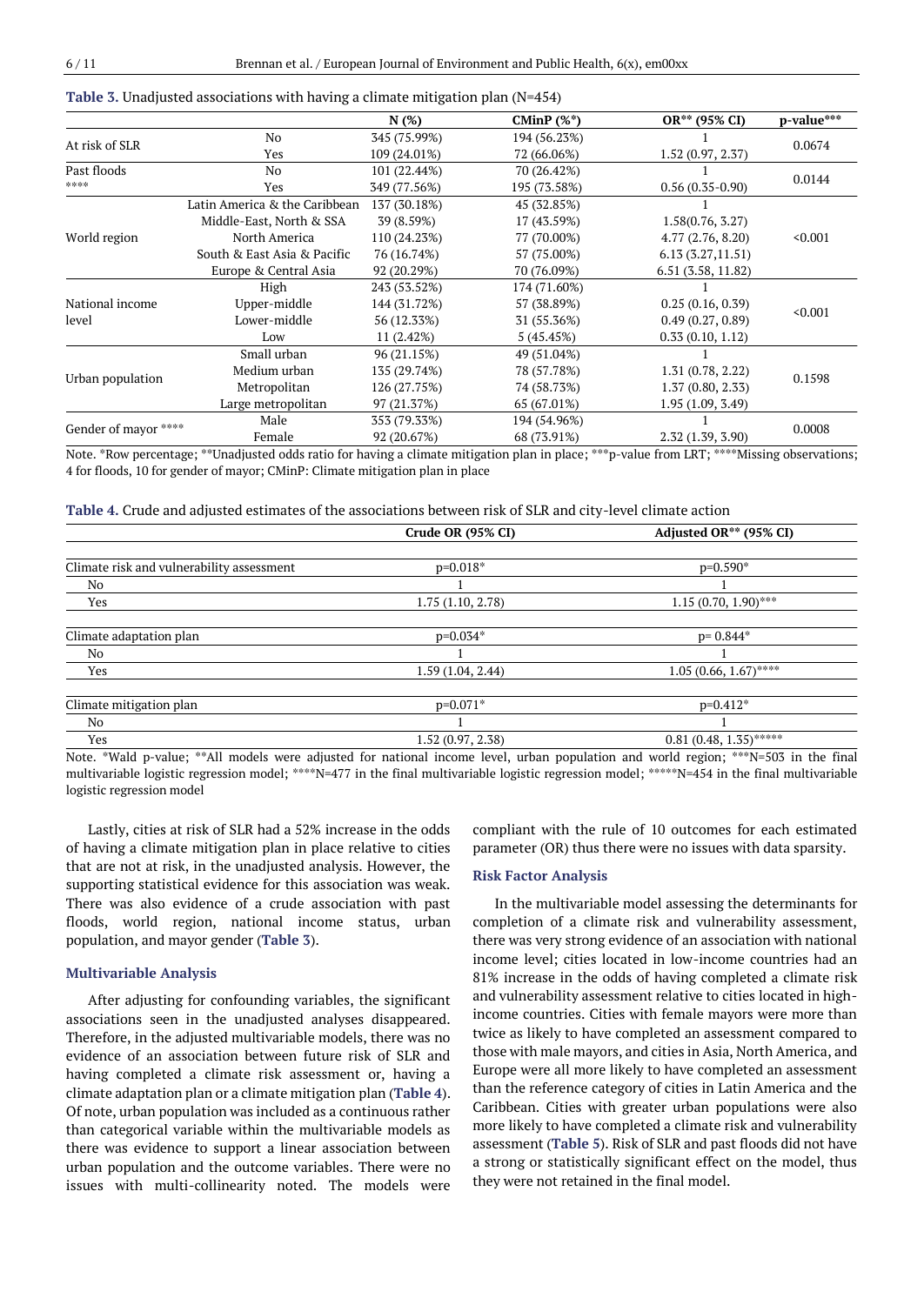|  | Table 5. Determinants for completion of climate risk and vulnerability assessment ( $N = 494$ ) |  |  |  |  |  |
|--|-------------------------------------------------------------------------------------------------|--|--|--|--|--|
|  |                                                                                                 |  |  |  |  |  |

|                       |                               | Crude OR (95% CI) | Adjusted OR* (95% CI) |
|-----------------------|-------------------------------|-------------------|-----------------------|
|                       |                               | $p < 0.001$ **    | $p=0.0306***$         |
|                       | Latin America & the Caribbean |                   |                       |
|                       | Middle East, North & SSA      | 1.58(0.81, 3.08)  | 1.89(0.75, 4.75)      |
| World region          | North America                 | 2.46(1.47, 4.10)  | 0.91(0.43, 1.91)      |
|                       | South & East Asia & Pacific   | 3.34(1.85, 6.03)  | 3.54(1.49, 8.41)      |
|                       | Europe & Central Asia         | 2.64(1.54, 4.51)  | 1.21(0.61, 2.41)      |
|                       |                               | $p<0.001**$       | p<0.001**             |
|                       | High                          |                   |                       |
| National income level | Upper-middle                  | 0.33(0.22, 0.49)  | 0.30(0.16, 0.57)      |
|                       | Lower-middle                  | 0.70(0.39, 1.26)  | 0.22(0.08, 0.58)      |
|                       | Low                           | 0.51(0.18, 1.49)  | 0.19(0.04, 0.85)      |
|                       |                               | $p=0.0571$        | $p=0.0097$            |
| Urban population***   |                               | 1.16              | 1.27(1.06, 1.53)      |
|                       |                               | $p=0.0001**$      | $p=0.0068***$         |
| Gender of mayor       | Male                          |                   |                       |
|                       | Female                        | 2.70(1.58, 4.64)  | 2.11(1.20, 3.71)      |

Note. \*Adjusted for all the other variables in the table; \*\*LRT p-value; \*\*\*Continuous variable

**Table 6.** Determinants for having a climate adaptation plan in place (N=471)

|                       |                               | Crude OR (95% CI) | Adjusted OR* (95% CI) |
|-----------------------|-------------------------------|-------------------|-----------------------|
|                       |                               | $p < 0.001$ **    | $p=0.0002**$          |
|                       | Latin America & the Caribbean |                   |                       |
| World region          | Middle East, North & SSA      | 2.25(1.13, 4.51)  | 3.70(1.43, 9.57)      |
|                       | North America                 | 1.82(1.10, 3.01)  | 1.16(0.57, 2.33)      |
|                       | South & East Asia & Pacific   | 4.07(2.27, 7.28)  | 5.59 (2.43, 12.83)    |
|                       | Europe & Central Asia         | 2.06(1.22, 3.47)  | 1.14(0.58, 2.24)      |
|                       |                               | $p=0.0327**$      | $p=0.0045***$         |
|                       | High                          |                   |                       |
| National income level | Upper-middle                  | 0.55(0.36, 0.82)  | 0.49(0.26, 0.91)      |
|                       | Lower-middle                  | 0.91(0.52, 1.59)  | 0.22(0.09, 0.54)      |
|                       | Low                           | 0.79(0.27, 2.33)  | 0.24(0.06, 1.01)      |
|                       |                               | p=0.0274**        | $p=0.0808***$         |
| Urban population***   |                               | 1.18(1.02, 1.37)  | 1.17(0.98, 1.38)      |
|                       |                               | $p=0.0092**$      | $p=0.0397**$          |
| Past floods           | No                            |                   |                       |
|                       | Yes                           | 0.56(0.36, 0.87)  | 0.60(0.36, 0.98)      |

Note. \*Adjusted for all the other variables in the table; \*\*LRT p-value; \*\*\*Continuous variable

In the multivariable model assessing the determinants for having a climate adaptation plan, there was strong evidence of an association with world region: cities located in South & East Asia & the Pacific had more than four times the odds of having a climate adaptation plan in place relative to cities in Latin America & the Caribbean. Cities in lower income countries also appeared less likely to have an adaptation plan in place, particularly cities in low-income and lower-middle income countries. Again, there was some evidence that a larger urban population was associated with more climate preparedness, although this relationship did not quite reach statistical significance. Interestingly, cities with past experience of floods were 40% less likely to have an adaptation plan in place than cities with no past experience of floods (**Table 6**). Risk of SLR and gender of mayor did not have a strong or statistically significant effect on the model, thus these variables were not retained in the final model.

In the multivariable model assessing the determinants of having a climate mitigation plan in place, there was strong evidence of an association with world region; cities in Europe & Central Asia had more than three times the odds of having a climate mitigation plan in place relative to cities in Latin America & the Caribbean. Having a greater urban population was associated with increased odds of having a mitigation plan in place, but cities in lower income countries were less likely to have a mitigation plan, although the relationship did not reach significance for cities in low income countries–likely due to the small sample size (**Table 7**). Risk of SLR, past floods and gender of mayor did not have a strong or statistically significant effect on the model, thus these variables were not retained in the final model.

#### **Missing Data**

The variables with the largest proportion of missing data are climate mitigation plan (12.19%) and climate adaptation plan (7.74%). The remainder of variables had very little missing data and were judged to be an unlikely source of major bias (**Table 8**).

Observations with missing data for climate adaptation plan have 74% reduction in the odds (OR 0.26, 95% CI 0.08, 0.86) of risk of SLR relative to observations with non-missing data. Observations with missing data for climate mitigation plan have 60% reduction in the odds (OR 0.40, 95% CI 0.18, 0.89) of being at risk of SLR relative to observations with non-missing data.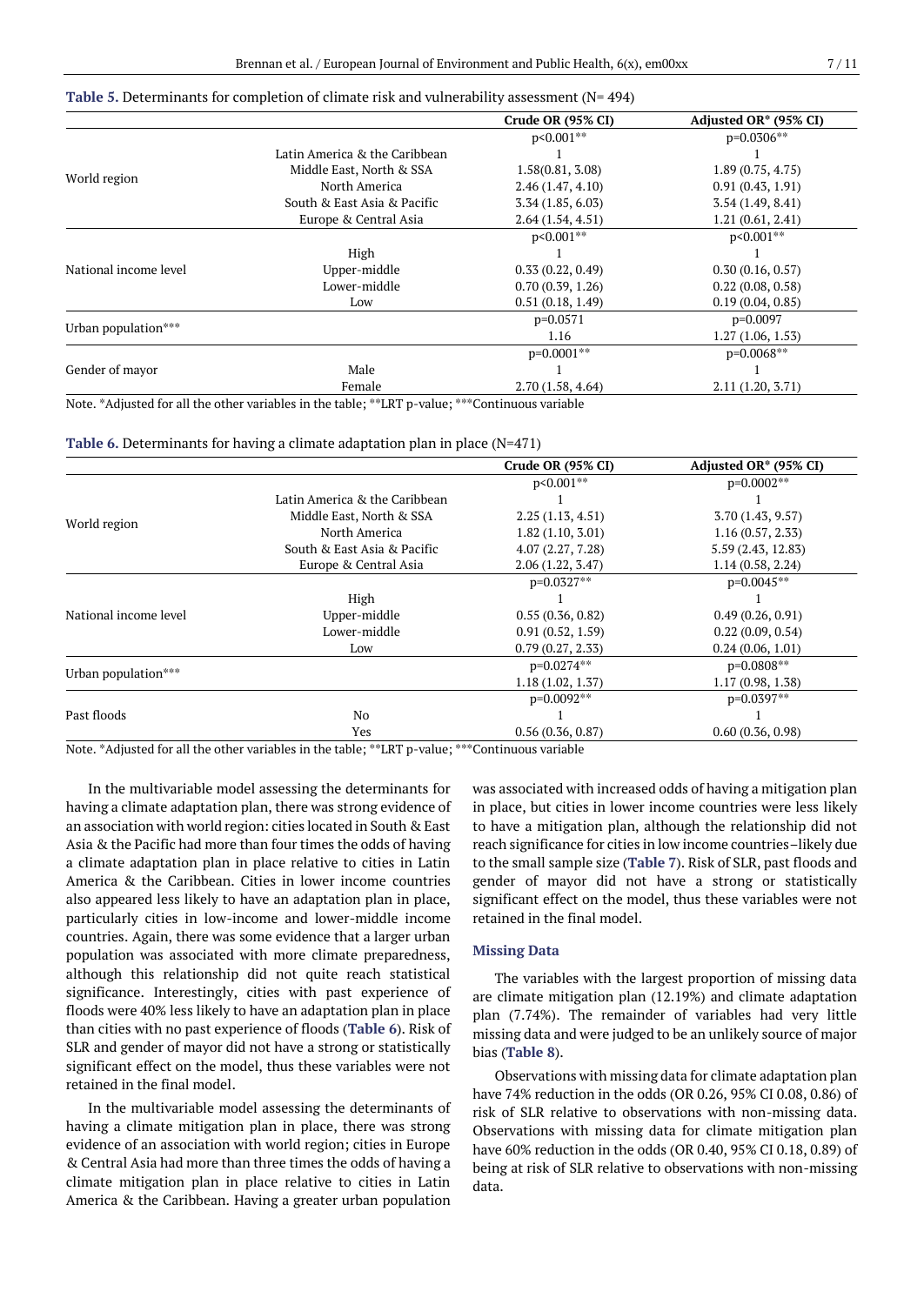|                       |                               | Crude OR (95% CI) | Adjusted OR* (95% CI) |
|-----------------------|-------------------------------|-------------------|-----------------------|
|                       |                               | $p<0.001**$       | $p<0.001***$          |
|                       | Latin America & the Caribbean |                   |                       |
|                       | Middle East, North & SSA      | 1.58(0.76, 3.27)  | 2.03(0.79, 5.20)      |
| World region          | North America                 | 4.77(2.76, 8.20)  | 2.69(1.28, 5.64)      |
|                       | South & East Asia & Pacific   | 6.13(3.27, 11.51) | 8.01 (3.22, 19.92)    |
|                       | Europe & Central Asia         | 6.51(3.58, 11.82) | 4.02(1.95, 8.25)      |
|                       |                               | $p<0.001***$      | $p=0.0108**$          |
|                       | High                          |                   |                       |
| National income level | Upper-middle                  | 0.25(0.16, 0.39)  | 0.45(0.23, 0.88)      |
|                       | Lower-middle                  | 0.49(0.27, 0.89)  | 0.23(0.09, 0.60)      |
|                       | Low                           | 0.33(0.10, 1.12)  | 0.36(0.08, 1.72)      |
|                       |                               | $p=0.0682**$      | $p=0.0361***$         |
| Urban population      |                               | 1.16(0.99, 1.35)  | 1.22(1.01, 1.47)      |

#### **Table 7.** Determinants for having a climate mitigation plan in place (N=454)

Note. \*Adjusted for all the other variables in the table; \*\*LRT p-value

#### **Table 8.** Missing data (N=517)

|                                         |    | %      |
|-----------------------------------------|----|--------|
| Sea level rise                          |    | NA     |
| Past floods with associated mortality   |    | 1.16%  |
| World region                            |    | NA     |
| National income level                   |    | NA     |
| Urban population                        |    | NA     |
| Gender of mayor                         |    | 2.13%  |
| Climate risk & vulnerability assessment | 14 | 2.71%  |
| Climate adaptation plan                 | 40 | 7.74 % |
| Climate mitigation plan                 | 63 | 12.19% |

## **DISCUSSION**

The objectives of this study were to assess whether there was a relationship between risk of SLR by the 2050s and citylevel climate action, and to investigate the wider determinants of city-level climate action, in a global sample of 517 cities.

In the unadjusted analyses, there was evidence of significant relationships between future risk of SLR and citylevel climate action (**Table 1**, **Table 2**, and **Table 3**). However, these relationships disappeared in the adjusted multivariable analyses, indicating that the crude associations were due to confounding rather than risk of SLR (**Table 4**). Therefore, this study indicates that cities that are likely to be at risk from at least 0.5 meters SLR and coastal flooding by the 2050s, under a high GHG emissions scenario, are not more likely to be undertaking climate action relative to cities that are not at risk from SLR. This could indicate that there is a lack of awareness of the risks posed by SLR within urban governance.

Secondly, this study demonstrated that there is evidence that world region, national income status and urban population each independently impact the outcome variables representing city-level climate action. There was also evidence that gender of mayor was associated with increased odds of completion of a climate risk and vulnerability assessment and past experience of floods was associated with reduced odds of having a climate adaptation plan in place (**Table 5**, **Table 6**, and **Table 7**).

Drawing comparisons between the findings from this study and existing literature is somewhat challenging due to the heterogeneity of prior studies investigating the drivers of citylevel climate action. For instance, studies use a variety of outcome measures to represent climate action including developing climate change plans or participating in climate networks. Furthermore, results in the literature have been contradictory.

Therefore, the finding that there is no association between future risk from SLR and current city-level climate action is consistent with some studies (Pitt, 2010; Reckien et al., 2015) and inconsistent with others (Miao, 2019; Posey, 2009; Yeganeh et al., 2019). Posey (2009) showed that anticipated impacts of climate change can induce membership in climate networks for cities at high risk from climate change in the USA which included those in close proximity to the coast. Miao's (2019) study also indicated that US states are more likely to plan for climate change adaptation if they have more economic activities in coastal regions. Additionally, a 2020 metaanalysis concluded that overall there was a relationship between coastal proximity and climate policy adoption within US municipalities (Yeganeh et al., 2019). Notably these studies all focused on the US, a high income setting. The incompatibility of these results with this study's findings may indicate that associations differ in different income settings, or it could reflect the heterogeneity of the literature. Conversely, Pitt (2010) found that coastal proximity was not associated with adoption of climate mitigation policies and an investigation of European cities found that coastal proximity was actually a significant barrier to climate change planning whereas location in the LECZ was not significantly associated (Reckien et al., 2015). Of note, Reckien et al. (2015) was the only study that assessed whether location in the LECZ was associated with climate change planning. Characterising future risk of SLR utilising location in the LECZ, rather than just coastal proximity, is most similar to the exposure used in this study which may explain why these results were compatible with each other and differ from other studies.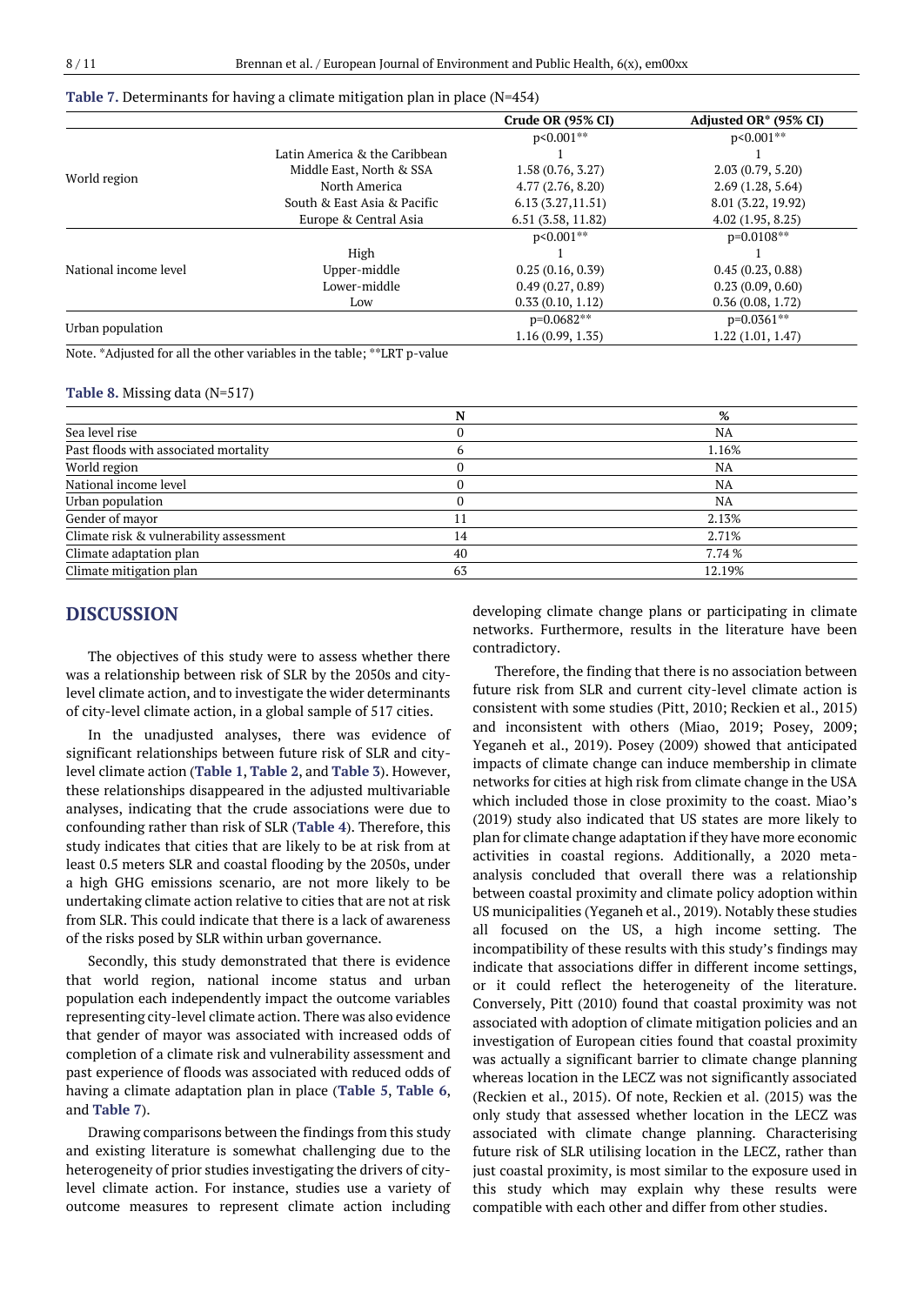In this study, national income status was consistently a strong predictor of city-level climate action. Cities originating from high-income countries had higher odds of climate action relative to cities from other income settings (**Table 5**, **Table 6**, and **Table 7**). This is consistent with the literature suggesting that wealthier cities are more likely to undertake climate action (Heikkinen et al., 2020; Miao, 2019; Reckien et al., 2015; Yeganeh et al., 2019), which indicates that allocation of climate finance to lower income cities is necessary to enable climate action.

Previous research indicates that larger cities are more likely to enact climate planning or action (Reckien et al., 2015; Salvia et al., 2021). The results from this study are consistent with this, with strong evidence that increasing population size is associated with increased odds of completion of a climate risk and vulnerability assessment and of having a climate mitigation plan in place and suggestive evidence of an association with increased odds of having a climate adaptation plan in place (**Table 5**, **Table 6**, and **Table 7**).

This study indicates that world region is strongly associated with the odds of city-level climate action. For instance, cities based in the South/East Asia and the Pacific have a 701% increase in the odds of having a climate mitigation plan in place relative to cities in Latin America and the Caribbean (**Table 7**). This shows that some regions have a much greater level of preparedness for climate change. Interestingly, cities in industrialized regions like Europe, North America, and Central Asia seem to have a stronger relationship with mitigation actions than adaptation actions which may reflect their lower vulnerability to climate change. To the best of our knowledge, this is the first study which has investigated the relationship between city-level climate action and world region.

Cities with female mayors had 111% greater odds of having completed a climate risk and vulnerability assessment relative to cities with male mayors (**Table 5**). However, gender of mayor was not shown to be associated with the odds of having a climate adaptation or mitigation plan in place (**Table 6** and **Table 7**). This disconnect may indicate that a climate risk and vulnerability assessment is the first step taken by cities as regards climate action and subsequent to completion of said risk assessment, climate adaptation and mitigation plans are formulated. However, it must be noted that the variable used in this study was a binary variable focused on the current mayor's actions but there may actually be a threshold effect in city-level climate action i.e. one mayoral administration commences the process and subsequent administrations follow with periodic updates. Assessing this threshold effect was beyond the scope of our analysis. This relationship warrants further research. Again to the best of our knowledge, this is the first study assessing if there is an association between gender of meyer and city-level climate action.

Previous research indicates that recent experience of extreme weather events is associated with increased odds of adaptation planning (Miao, 2019). However, this study indicates that cities based in regions that had experienced floods with associated fatalities had 40% reduction in the odds of having a climate adaptation plan in place relative to cities that had not (**Table 6**). A potential explanation for this could be that many cities that are located in regions that are vulnerable to natural disasters may not have the adaptive capacity to enact climate action.

### **Strengths and Limitations**

A major strength of this study was that the sample consisted of 517 global cities with a combined population of approximately 760 million. As there are 2586 cities with a population exceeding 100,000 in the world (UCCRN, 2018) this sample represented 20% of all cities of this size making this an interesting and worthwhile sample for analysis. However, this was not a randomly selected, representative sample as it consisted of cities who voluntarily participated in CDP's 2019 survey. CDP does not collect data on response rates or baseline data on cities who do not participate in the survey. Thus, it is likely that there is selection bias within this sample, as cities who participate in a transnational municipal climate network survey may be more climate aware or climate active than those who do not. This limits the generalizability of findings. There are a number of limitations associated with the outcome measures. These are self-reported by city government representatives and the data does not undergo independent validation. Cities are publicly ranked by CDP on their environmental performance which may mean the responses are subject to social desirability bias. Furthermore, two of the chosen outcome measures are based on the existence of climate planning documents. Therefore, this study does not assess the scope and ambition of said climate plans or indeed if the plans have been implemented. Lastly, there was quite strong evidence that cities with missing observations differed from non-missing observations with regard to risk of SLR which may have introduced bias.

#### **Recommendations**

Firstly, it is necessary for public health practitioners to redouble efforts advocating for urban climate adaptation and mitigation measures that can protect and promote population health. Ideally public health would work with city governments to develop and implement these measures. Secondly, as national income status was consistently a strong predictor of city-level climate action in the models in this study, it is essential for dedicated climate resources to be allocated to cities in lower income settings to enable them to undertake these measures. Lastly, further research on citylevel climate action is warranted. There are a number of potential research topics which would follow on from this study. For instance, it would be useful to assess the comprehensiveness of city-level climate preparations and quantify the associated co-benefits and trade-offs for public health. This research could be used to inform and motivate effective climate mitigation and adaptation plans in urban settings. Future studies with a larger sample size could also investigate whether there is an interaction between income levels and climate action i.e. whether cities at greater risk of SLR are more likely to take action if they have higher incomes. Lastly, rising sea levels is only one of the major urban vulnerabilities to climate change. Others include, extreme heat, water and food insecurity and increased frequency of extreme weather events. Assessing whether there is an association between degree of urban vulnerability to climate change impacts and city-level climate action would be informative for public health preparedness.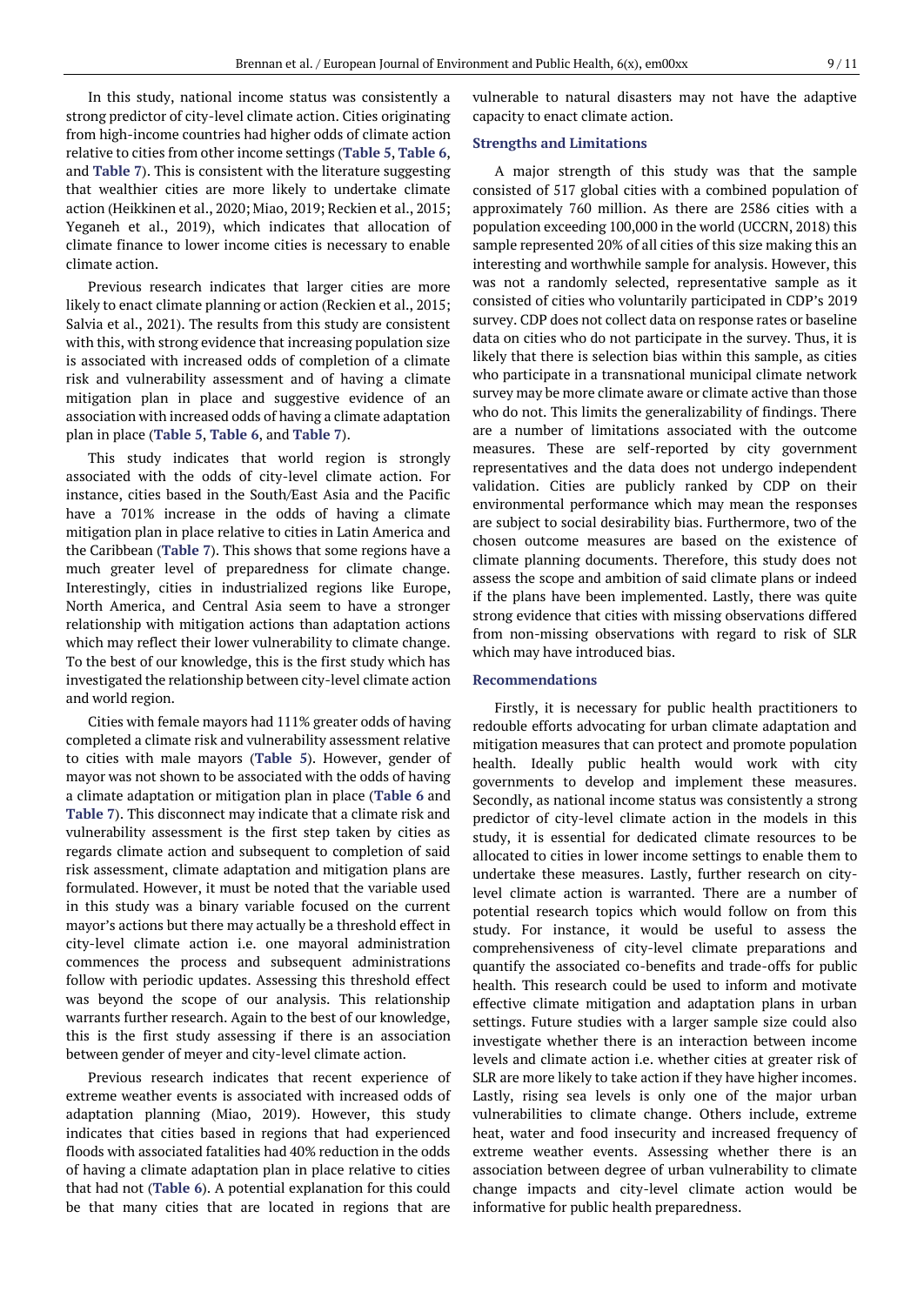## **CONCLUSION**

This study found that there was no association between future risk of SLR and current city-level climate action. This could indicate that there is a lack of awareness of the risks posed by SLR, and indeed climate change, within urban governance. Although it is virtually certain that sea levels will continue to rise over the 21st century, the rate at which this occurs and the associated complications can still be influenced by the actions taken now (WHO, 2014; IPCC, 2021). In these vital years for climate action, renewed public health efforts to raise awareness about the health implications of climate change and work with city planners on climate adaptation and mitigation plans will be paramount in order to protect and improve population health.

**Author contributions: MMB:** conceptualized the study, created the dataset, analyzed the data and drafted the manuscript; **RG:** conceptualized the study, provided input and supervision throughout the study, reviewed draft manucript, provided feedback and were satisfied with final submission; **SW:** conceptualized the study, provided input and supervision throughout the study, reviewed draft manucript, provided feedback and were satisfied with final submission. **NM:** facilitated access to and assisted with queries re CDP's data, reviewed draft manucript, provided feedback and were satisfied with final submission. **CVB**: facilitated access to UCCRN's data, reviewed draft manucript, provided feedback and were satisfied with final submission.

**Funding: SW** and **RG** are supported by the Pathfinder Initiative, funded by Wellcome (Grant 221284/Z/20/Z) with support from the Oak Foundation (Grant OFIL-20-093).

**Acknowledgements:** The authors would like to thank UCCRN who kindly provided access to the results of their 2018 analysis "The Future We Don't Want".

**Declaration of interest:** The authors declare that they have no competing interests.

**Ethics approval and consent to participate:** This study received ethical approval from the MSc Research Ethics Committee at the London School of Hygiene and Tropical Medicine (LSHTM) (LSHTM MSc Ethics Reference number: 24047 dated 4 May 2021). **Availability of data and materials:** Requests should be directed to the corresponding author.

## **REFERENCES**

- Alderman, K., Turner, L. R. and Tong, S. (2012). Floods and human health: A systematic review. *Environment International*, 47, 37-47. [https://doi.org/10.1016/j.envint.](https://doi.org/10.1016/j.envint.2012.06.003) [2012.06.003](https://doi.org/10.1016/j.envint.2012.06.003)
- CDP. (2019). *Cities questionnaire*. Available at: <https://www.cdp.net/en/>
- Coscieme, L., Fioramonti, L., Mortensen, L. F., Pickett, K. E., et al. (2020). Women in power: Female leadership and public health outcomes during the COVID-19 pandemic. *MedRxiv preprint*. <https://doi.org/10.1101/2020.07.13.20152397>
- Guha-Sapir, D., Below, R. and Hoyois, Ph. (2018). EM-DAT: The CRED/OFDA International Disaster Database. Université Catholique de Louvain, Brussels, Belgium. Available at[: www.emdat.be](http://www.emdat.be/)
- Hakelberg, L. (2014). Governance by diffusion: Transnational municipal networks and the spread of local climate strategies in Europe. *Global Environmental Politics*, 14(1), 107-129[. https://doi.org/10.1162/GLEP\\_a\\_00216](https://doi.org/10.1162/GLEP_a_00216)
- Hamilton, I., Kennard, H., McGushin, A., Höglund-Isaksson, L., et al. (2021). The public health implications of the Paris Agreement: A modelling study. *The Lancet Planetary Health*, 5(2), e74-e83. [https://doi.org/10.1016/S2542-5196](https://doi.org/10.1016/S2542-5196(20)30249-7) [\(20\)30249-7](https://doi.org/10.1016/S2542-5196(20)30249-7)
- Heikkinen, M., Karimo, A., Klein, J., Juhola, S. and Yla-Anttila, T*.* (2020). Transnational municipal networks and climate change adaptation: A study of 377 cities. *Journal of Cleaner Production*, 257, 120474. [https://doi.org/10.1016/j.jclepro.](https://doi.org/10.1016/j.jclepro.2020.120474) [2020.120474](https://doi.org/10.1016/j.jclepro.2020.120474)
- IPCC. (2021). *IPCC, 2021: Summary for policymakers*. Available at: [https://www.ipcc.ch/report/ar6/wg1/downloads/report/](https://www.ipcc.ch/report/ar6/wg1/downloads/report/IPCC_AR6_WGI_SPM_final.pdf) [IPCC\\_AR6\\_WGI\\_SPM\\_final.pdf](https://www.ipcc.ch/report/ar6/wg1/downloads/report/IPCC_AR6_WGI_SPM_final.pdf)
- Masson, V., Lemonsu, A., Hidalgo, J. and Voogt, J. (2020). Urban climates and climate change. Annual Review of Environment and Resources, 45, 411-444. [https://doi.org/](https://doi.org/10.1146/annurev-environ-012320-083623) [10.1146/annurev-environ-012320-083623](https://doi.org/10.1146/annurev-environ-012320-083623)
- Mcgranahan, G., Balk, D. and Anderson, B. (2007). The rising tide: Assessing the risks of climate change and human settlements in low elevation coastal zones. *Environment and Urbanization*, 19(1), 17-37. [https://doi.org/10.1177/](https://doi.org/10.1177/0956247807076960) [0956247807076960](https://doi.org/10.1177/0956247807076960)
- McNamee, R. (2003). Confounding and confounders. *Occupational and Environmental Medicine*, 60(3), 227-234. <https://doi.org/10.1136/OEM.60.3.227>
- Miao, Q. (2019). What affects government planning for climate change adaptation: Evidence from the U.S. states. *Environmental Policy and Governance*, 29(5), 376-394. <https://doi.org/10.1002/EET.1866>
- Pablo-Romero, M. del P., Sánchez-Braza, A. and Manuel González-Limón, J. (2015). Covenant of mayors: Reasons for being an environmentally and energy friendly municipality. *Review of Policy Research*, 32(5), 576-599. <https://doi.org/10.1111/ROPR.12135>
- Pitt, D. (2010). The impact of internal and external characteristics on the adoption of climate mitigation policies by US municipalities. *Environment and Planning C: Government and Policy*, 28, 851-871. [https://doi.org/10.](https://doi.org/10.1068/c09175) [1068/c09175](https://doi.org/10.1068/c09175)
- Posey, J. (2009). The determinants of vulnerability and adaptive capacity at the municipal level: Evidence from floodplain management programs in the United States. *Global Environmental Change*, 29(4), 482-493. <https://doi.org/10.1016/j.gloenvcha.2009.06.003>
- Purkayastha, S., Salvatore, M. and Mukherjee, B. (2020). Are women leaders significantly better at controlling the contagion during the COVID-19 pandemic? *Journal of Health and Social Sciences*, 5(2), 231-240. [https://doi.org/](https://doi.org/10.1101/2020.06.06.20124487) [10.1101/2020.06.06.20124487](https://doi.org/10.1101/2020.06.06.20124487)
- Reckien, D., Flacke, J., Olazabal, M. and Heidrich, O. (2015). The influence of drivers and barriers on urban adaptation and mitigation plans-An empirical analysis of European cities. *PLoS ONE,* 10(8), e0135597[. https://doi.org/10.1371/](https://doi.org/10.1371/journal.pone.0135597) [journal.pone.0135597](https://doi.org/10.1371/journal.pone.0135597)